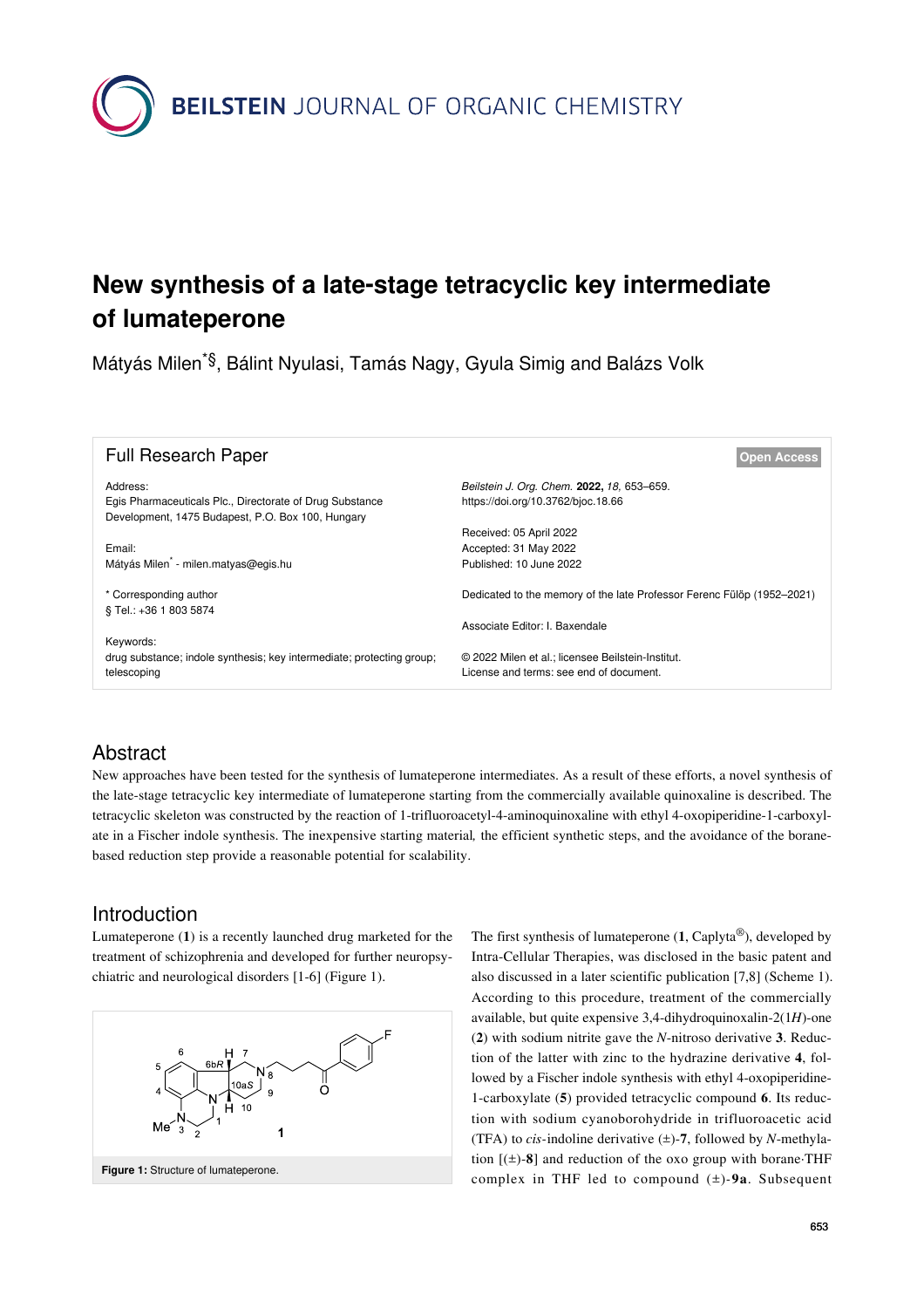<span id="page-1-0"></span>

desethoxycarbonylation afforded compound (±)-**10**, which was *N*-alkylated with 4-chloro-1-(4-fluorophenyl)butan-1-one (**11**) to give the racemic form of lumateperone  $[(\pm)$ -1]. Lumateperone (**1**) was finally obtained by chiral chromatography.

Later, alternate syntheses of lumateperone were described, also by the researchers of the originator company [\[8-10\]](#page-6-2) ([Scheme 2](#page-2-0)). The reaction of (2-bromophenyl)hydrazine (**12**) with 4-piperidone monohydrate hydrochloride (**13**) gave pyrido[4,3-*b*]indole congener **14**, which was reduced with triethylsilane in TFA to *cis*-racemate **15**. The key step of the syntheses is the resolution of this intermediate with (*R*)-mandelic acid. The enantiomerically pure (*R*)-mandelate salt **16** thus obtained was reacted with ethyl chloroformate to give **17**. It was then transformed to tetracyclic derivative **8** in various ways (we only show here the path that seems the most advantageous). According to this, compound **17** was *N*-alkylated at the indoline nitrogen atom with *N*-methylchloroacetamide to give **18**, then cyclized in one pot to derivative **8**. Alternate methods for the **17**→**8** transformation require more reaction steps [\[8-10\]](#page-6-2), e.g., because of the use of chloroacetamide instead of *N*-methylchloroacetamide, necessitating an additional *N*-methylation. The tetracycle **8** was finally subjected to the same reaction sequence as the corresponding

racemate (see also [Scheme 1\)](#page-1-0), lumateperone (**1**) was thus prepared via intermediates **9a** and **10**.

Further synthetic variants resulting in racemic precursors (±)-**9a**,**b**, which were transformed to racemic lumateperone  $[(\pm)$ -1] via  $(\pm)$ -10, were also described [\[11,12\]](#page-6-3) [\(Scheme 3\)](#page-3-0). The main features of these syntheses are as follows: (i) in addition to the ethoxycarbonyl group (**19a**), a benzyloxycarbonyl group (**19b**) was also used for *N*-protection; (ii) compounds **19a**,**b** were *N*-alkylated at the indole nitrogen atom with *N*-methylchloroacetamide to derivatives  $20a,b$ ; (iii) the  $20 \rightarrow 21$ cyclization was realized by a Xantphos*/*Pd*-*catalyzed C–N bond-forming reaction; (iv) synthetic steps of the **21a**,**b***→*(±)-**9a**,**b** transformation were swapped when starting from **21a** compared to the reaction starting from **21b**. In the former case, the reduction of the double bond resulting in (±)-**8a** was followed by the reduction of the lactam moiety, while in the case of **21b** the reduction of the lactam carbonyl (**21b***→***22b**) preceded the reduction of the C–C double bond of **22b**. Both the hydrolytic desethoxycarbonylation of  $(\pm)$ -9a as well as the removal of the benzyloxycarbonyl group of (±)-**9b** by catalytic hydrogenation afforded (±)-**10** which was *N*-alkylated with 4-chloro-1-(4-fluorophenyl)butan-1-one (**11**) to give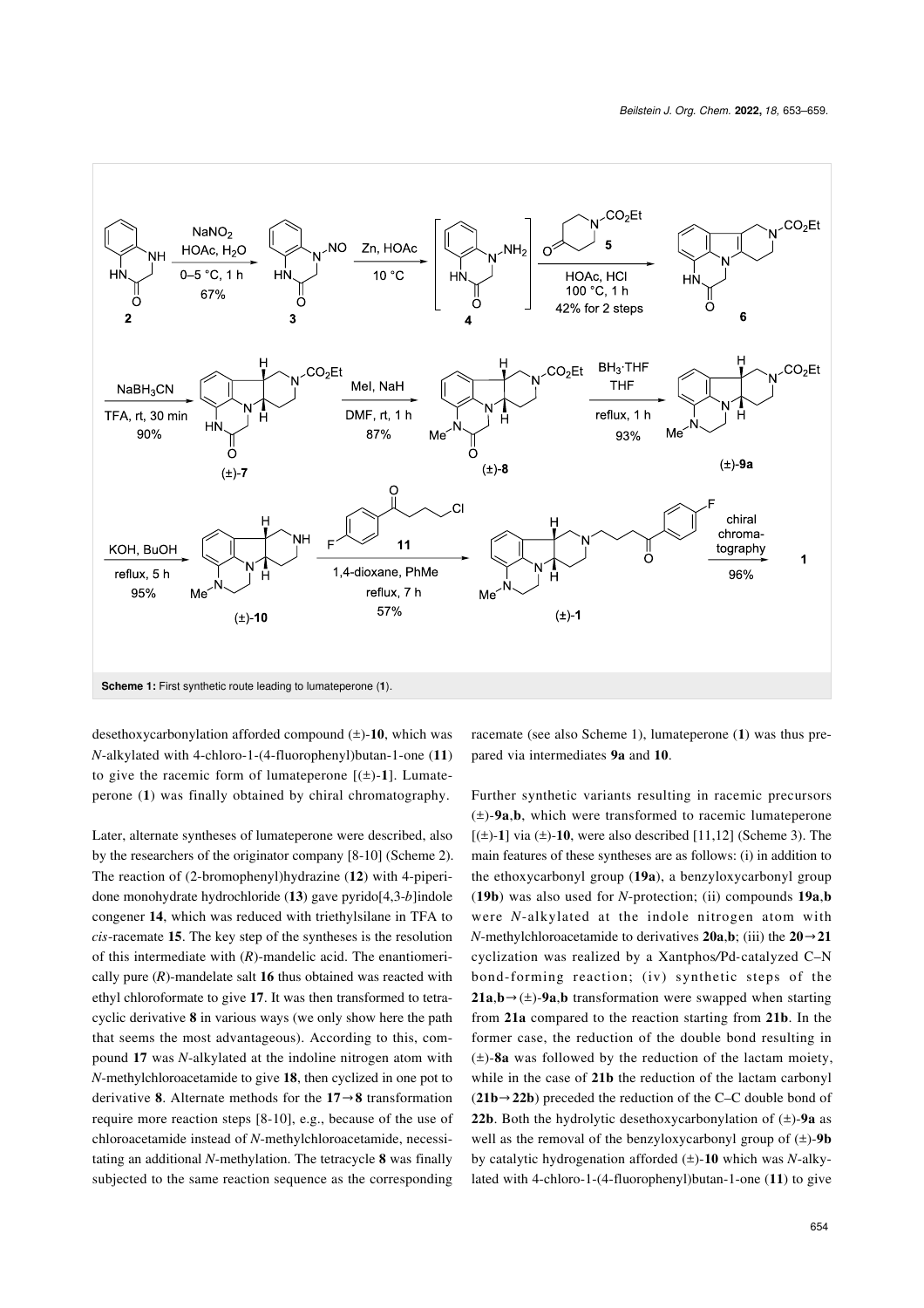<span id="page-2-0"></span>

the racemic form of lumateperone  $[(\pm)$ -1]. It has to be mentioned that the resolution of none of the racemic intermediates of this synthetic route was disclosed [\[11,12\]](#page-6-3).

#### Results and Discussion

From the technological point of view, the obvious common disadvantage of the methods described above for the synthesis of lumateperone is the use of borane·THF complex for the reduction of the lactam carbonyl group, which may cause difficulties in industrial scale production (Schemes 1–3, step **8**→**9a** and [Scheme 3,](#page-3-0) step **21b**→**22b**). Considering that we have developed a method and filed a patent application [\[13\]](#page-6-4) for the resolution of compound (±)-**10**, a direct intermediate of lumateperone, easily available from (±)-**9a**, we aimed to elaborate a new, practical synthesis of the latter.

First, we envisaged a new synthetic route to the racemic key intermediate  $(\pm)$ -9a, significantly shorter than those described, which would have been based on the 1-methyl-4-amino-1,2,3,4 tetrahydroquinoxaline (**23**) intermediate ([Scheme 4](#page-4-0)). We planned to convert the latter into (±)-**9a** via compound **22a** by known methods.

The synthesis of compound **23** was attempted as follows. *N*-Methylation of quinoxaline (**24**) with methyl *p*-toluenesulfonate followed by reduction of the *N*-methylated quaternary ammonium salt **25** with sodium borohydride gave tetrahydroquinoxaline **26**. Since *N*-amination of the latter with hydroxylamine-*O*-sulfonic acid [\[14\]](#page-6-5) had been unsuccessful, we tried to achieve our target via the *N*-nitroso derivative **27**, which was obtained from compound **26** by a conventional procedure [\[7,8\]](#page-6-1). Several methods have then been tried to convert **27** to the *N*-amino derivative **23** (Zn dust, AcOH [\[8\]](#page-6-2); Zn dust, NH4Cl [\[15\]](#page-6-6); H<sub>2</sub>, Pd/C [\[16\];](#page-6-7) Na<sub>2</sub>S<sub>2</sub>O<sub>4</sub> [\[17,18\]](#page-6-8); Mg, TiCl<sub>4</sub> [\[19\]\)](#page-6-9), but to our regret, in all cases the *N*-nitroso group was removed and compound **26** was recovered instead of the expected product **23**.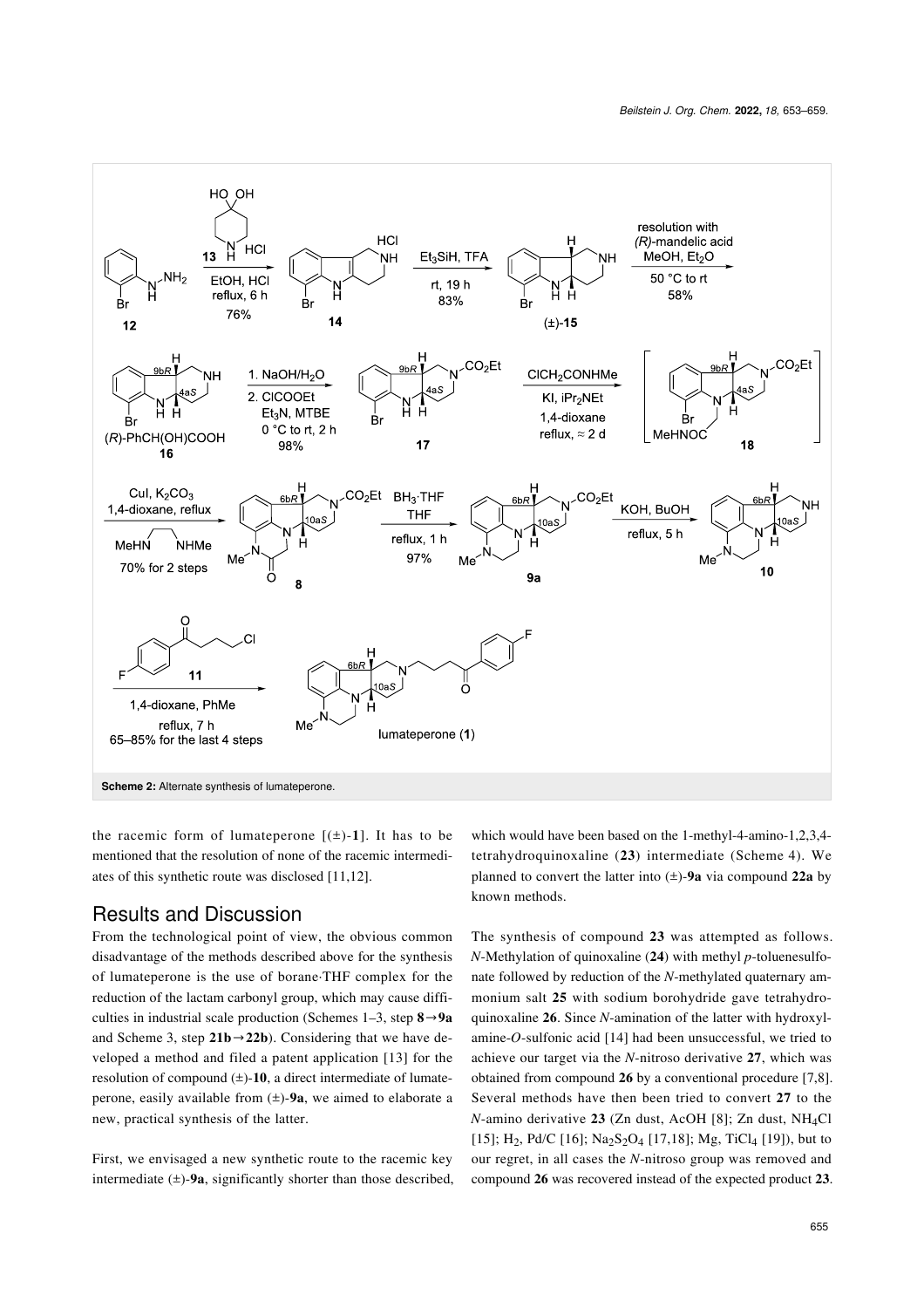<span id="page-3-0"></span>

So we were forced to go on a longer new way to key intermediate (±)-**9a**. Quinoxaline (**24**), the price of which is ca. 3% of that of 3,4-dihydroquinoxalin-2(1*H*)-one (**2**), remained our starting compound [\[20-23\]](#page-6-10) ([Scheme 5\)](#page-4-1). *N*-Benzylation of **24** was accomplished in neat conditions within 3 days of reaction time using a literature procedure [\[5\].](#page-6-11) Attempts in acetonitrile as solvent were unsuccessful: after 1 day at room temperature, product **28** was isolated in only 20% yield, while at reflux temperature, a decomposition has been observed. Reduction of the quaternary ammonium salt **28** with sodium borohydride gave tetrahydroquinoxaline **29**. Its reaction with trifluoroacetic anhydride (TFAA) to give **30** and removal of the benzyl group by catalytic hydrogenation afforded *N*-trifluoroacetyl-1,2,3,4 tetrahydroquinoxaline (**31**). Compound **31** was then transformed into *N*-nitroso derivative **32** by treatment with sodium nitrite in aqueous acetic acid. The next two steps, reduction of the nitroso group to hydrazine derivative **33** and its coupling with piperidinone **5** in a Fischer indole synthesis, were telescoped to form tetracyclic product **34**. The latter was reduced with sodium cyanoborohydride in acetic acid to *cis*-indoline derivative  $(\pm)$ -35. Removal of the trifluoroacetyl group to  $(\pm)$ -36 followed by *N*-methylation with formaldehyde and sodium cyanoborohydride gave target compound (±)-**9a**.

It has to be mentioned that the preparation of compound **31** has been recently described in a patent application [\[24\]](#page-6-12) by a direct trifluoroacetylation of tetrahydroquinoxaline (**37**) with 0.92 equiv of TFAA, followed by chromatographic product separation. We carried out the same reaction [\(Scheme 6\)](#page-5-0) and in addition to the expected compound **31** (39%), a significant amount of bis(trifluoroacetyl) derivative **38** (25%) and starting material **37** (25%) were isolated as well (see [Supporting Information](#page-5-1)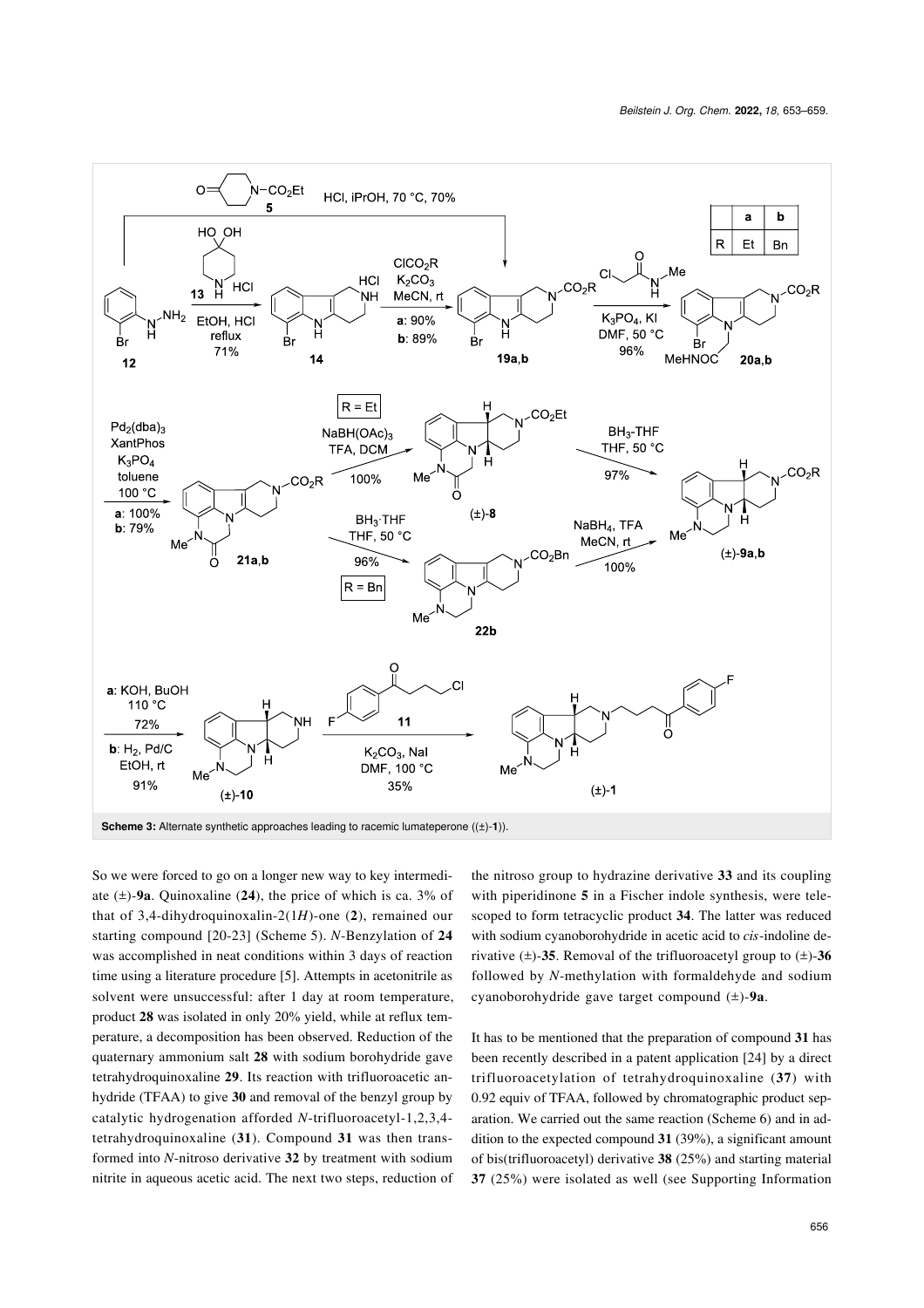<span id="page-4-0"></span>

<span id="page-4-1"></span>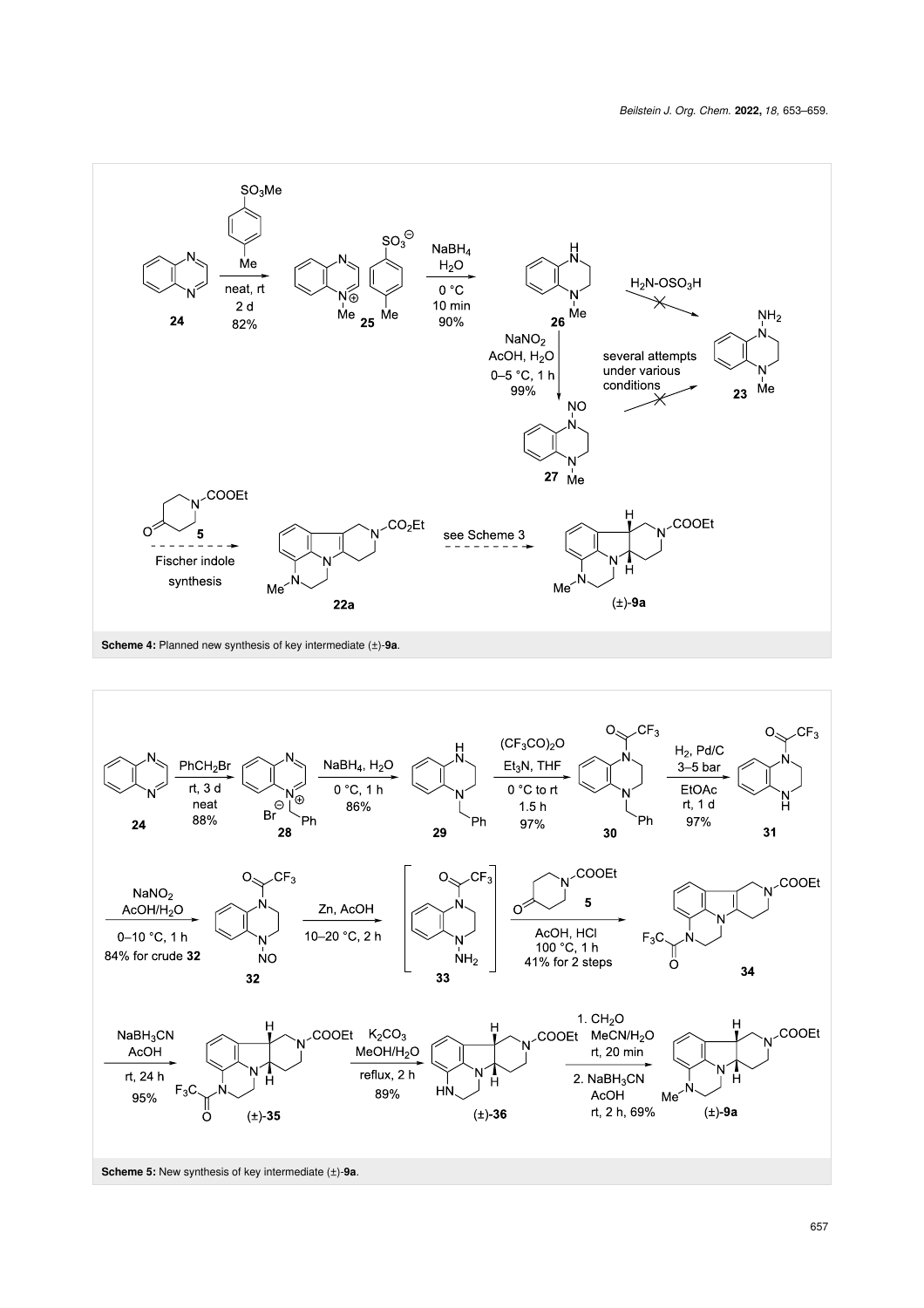[File 1](#page-5-1) for details). It has become clear that the formation of substantial amounts of the diacylated product **38** could not be avoided, thus turning the simple scaled up production of compound **31** unfeasible.

<span id="page-5-0"></span>

The main indicators of the synthetic approaches known from the literature and those of the new synthesis disclosed here are summarized in [Table 1](#page-5-2).

### Conclusion

In summary, after the experimental study of various approaches, a new and efficient synthesis has been developed at laboratory

scale for the synthesis of racemic key intermediate (±)-**9a** of the new drug lumateperone. The novel approach is based on the cheaply available starting material quinoxaline and leads to the tetracyclic compound via chemical steps characterized with good to excellent yields. The method described here does not require a reduction step carried out with borane·THF complex that is used in the syntheses described in the literature but would make it difficult to scale up the process. The significance of compound  $(\pm)$ -9a lies in the fact that it can be converted in a known one-step reaction to compound (±)-**10**. The resolution of the latter and the conversion of the suitable enantiomer to the drug lumateperone is disclosed in our patent application.

## Supporting Information

#### <span id="page-5-1"></span>Supporting Information File 1

General information, synthetic procedures, and spectral data.

[\[https://www.beilstein-journals.org/bjoc/content/](https://www.beilstein-journals.org/bjoc/content/supplementary/1860-5397-18-66-S1.pdf) [supplementary/1860-5397-18-66-S1.pdf\]](https://www.beilstein-journals.org/bjoc/content/supplementary/1860-5397-18-66-S1.pdf)

<span id="page-5-2"></span>

| Table 1: Summary of known synthetic methods leading to tetracyclic compound 9a. |                                            |                   |                       |                                  |                                                                                                        |                                                                                                                                                                    |  |
|---------------------------------------------------------------------------------|--------------------------------------------|-------------------|-----------------------|----------------------------------|--------------------------------------------------------------------------------------------------------|--------------------------------------------------------------------------------------------------------------------------------------------------------------------|--|
| No. of<br>scheme                                                                | Starting material                          | Target<br>product | Overall yield<br>(% ) | No. of isolated<br>intermediates | Advantages                                                                                             | Disadvantages                                                                                                                                                      |  |
| Scheme 1                                                                        | 3,4-dihydroquinoxalin-<br>$2(1H)$ -one (2) | $(\pm)$ -9a       | 20                    | 5                                | short<br>synthesis                                                                                     | expensive starting material,<br>$BH3$ . THF reagent is<br>sensitive to air and<br>flammable,<br>reduction in highly corrosive<br>TFA solvent.<br>low overall yield |  |
| Scheme 2                                                                        | (2-bromophenyl)-<br>hydrazine (12)         | 9a                | 24                    | 6                                | synthesis of<br>enantiopure<br>product                                                                 | expensive starting material,<br>BH <sub>3</sub> ·THF is sensitive to air<br>and flammable.<br>reduction in highly corrosive<br>TFA solvent,<br>low overall yield   |  |
| Scheme 3a                                                                       | (2-bromophenyl)-<br>hydrazine (12)         | $(\pm)$ -9a       | 65/60                 | 5/6                              | short<br>synthesis,<br>high overall<br>vield                                                           | expensive starting material,<br>$BH3$ . THF is sensitive to air<br>and flammable.<br>reduction in highly corrosive<br><b>TFA solvent</b>                           |  |
| Scheme 3b                                                                       | (2-bromophenyl)-<br>hydrazine (12)         | $(\pm)$ -9a       | 46                    | 6                                |                                                                                                        |                                                                                                                                                                    |  |
| Scheme 5                                                                        | quinoxaline (24)                           | $(\pm)$ -9a       | 14                    | 9                                | inexpensive<br>starting<br>material.<br>avoidance of<br>$BH3$ THF<br>reagent and<br><b>TFA</b> solvent | use of protecting groups,<br>higher number of steps,<br>lower overall yield                                                                                        |  |